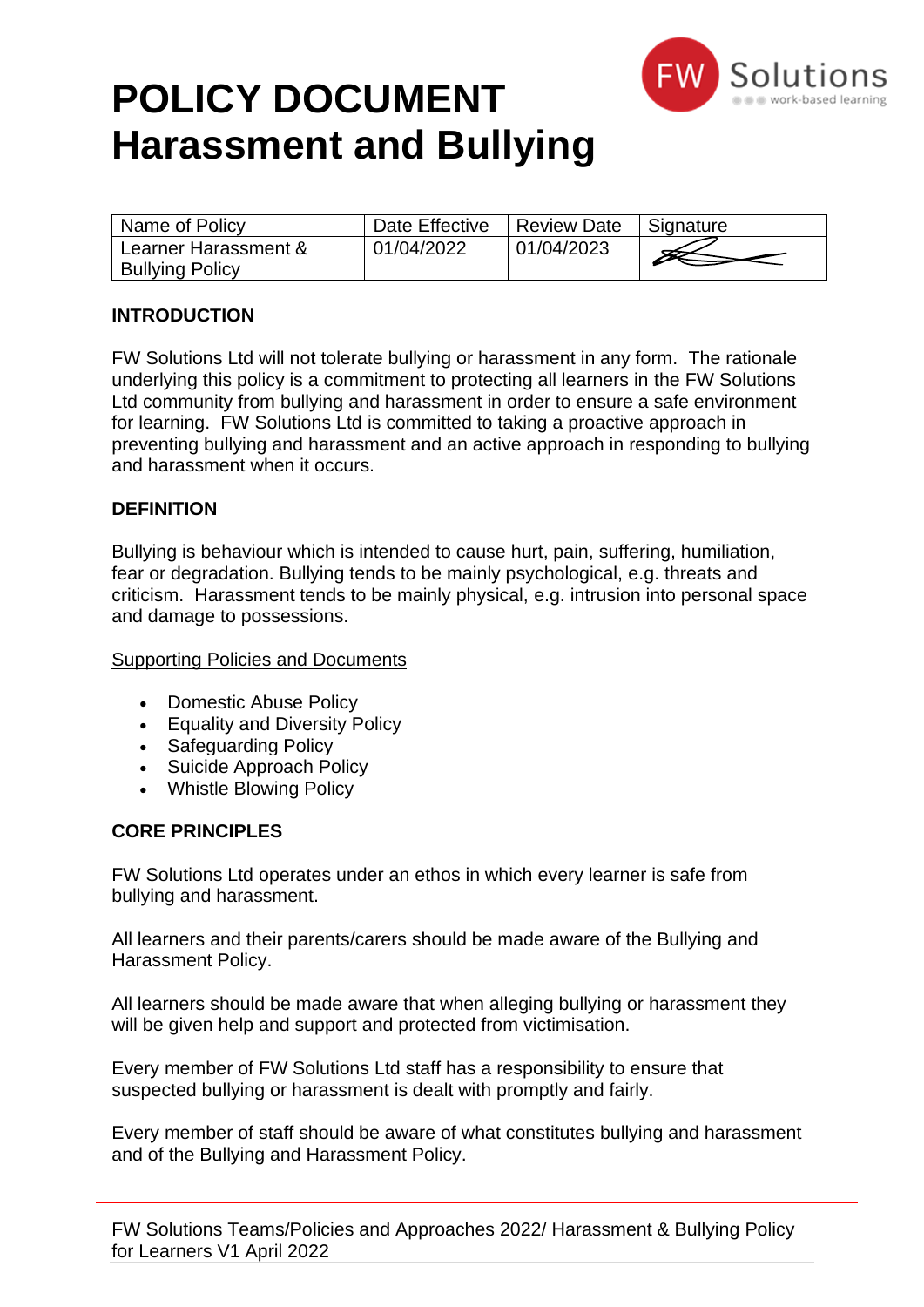

# **POLICY DOCUMENT Harassment and Bullying**

Every member of staff should be aware of how to react to suspected cases of bullying or harassment.

#### **IMPLEMENTATION**

The Policy will be implemented as follows:

FW Solutions Ltd will promote an ethos where every learner is respected by:

- Giving learners a voice
- Having clear statements of expectations and behaviour

FW Solutions Ltd will promote an ethos in which every learner is safe and free from intimidating behaviour by raising awareness of all members of FW Solutions Ltd on the issue of bullying and the company's attitude to it through learner induction.

FW Solutions Ltd will take measures to prevent bullying and harassment by:

- Discussing bullying and FW Solutions Ltd's policy and procedures during welcome and induction sessions with learners.
- Arranging supervision at high risk times and in high risk places to ensure that learners are protected from bullying.
- Ensuring regular dialogue with the delivery team to promote proactive strategies to keep learners aware of issues.
- Offering learners at risk of being bullied extra support and guidance.
- Making learners aware that members of staff want to be informed about any incidents and that action will be taken when bullying is reported.

FW Solutions Ltd will respond to incidents of bullying and has policies and procedures in place to steer its response and respond to incidents of bullying by:

- Accurately recording all incidents of bullying and monitoring the effectiveness of strategies to situations.
- Offering learners who are victims of bullying additional support and guidance.
- Taking action in respect of the perpetrators of bullying to ensure that they are clear that their behaviour is unacceptable.
- Working with those who bully others to enable them to address their behaviour, but always within the context of FW Solutions Ltd's disciplinary procedures; clarifying the extent of the problem and ensuring that appropriate resources are committed to address it.
- Raising the profile of bullying as an issue within FW Solutions Ltd to encourage learners to report incidences of bullying.